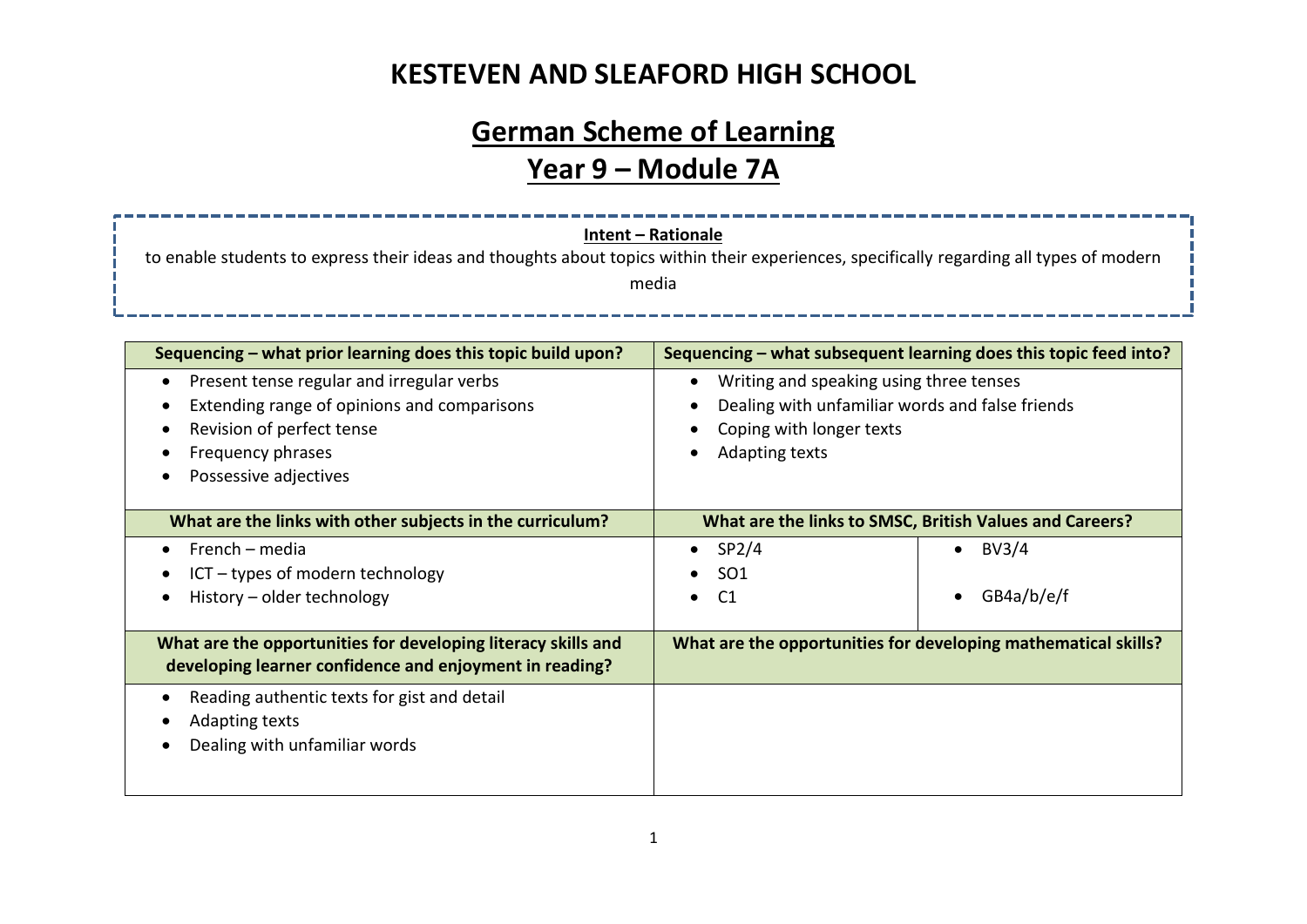**Intent – Concepts**

| What knowledge will students gain and what skills will they develop as a consequence of this topic? |                                                                                     |  |  |  |
|-----------------------------------------------------------------------------------------------------|-------------------------------------------------------------------------------------|--|--|--|
| Know                                                                                                |                                                                                     |  |  |  |
| vocabulary for different types of media                                                             |                                                                                     |  |  |  |
| the present tense of regular and irregular verbs                                                    |                                                                                     |  |  |  |
| possessive adjectives                                                                               |                                                                                     |  |  |  |
| formation of perfect tense and some imperfect tense verbs                                           |                                                                                     |  |  |  |
| appropriate endings for dies and welch                                                              |                                                                                     |  |  |  |
| <b>Apply</b>                                                                                        |                                                                                     |  |  |  |
| knowledge to build new expressions and work out meaning                                             |                                                                                     |  |  |  |
| perfect and imperfect tenses and opinions to talk about films you have seen                         |                                                                                     |  |  |  |
| knowledge to work out meanings of false friends                                                     |                                                                                     |  |  |  |
| <b>Extend</b>                                                                                       |                                                                                     |  |  |  |
| ability to work out unfamiliar words when listening                                                 |                                                                                     |  |  |  |
| writing skills to include a range of complex structures and tenses                                  |                                                                                     |  |  |  |
| vocabulary by using a dictionary                                                                    |                                                                                     |  |  |  |
| What subject specific language will be used and developed in this topic?                            | What opportunities are available for assessing the progress<br>of students?         |  |  |  |
| T:\Departments\Curriculum\German\Key Stage 3\9\Module 7A Die                                        | Pair work to discuss opinions of different types of                                 |  |  |  |
| Medien\Copymaster 37.doc                                                                            | media                                                                               |  |  |  |
| Possessive adjective                                                                                | Short listening and reading tasks for assimilation of                               |  |  |  |
| <b>False friend</b>                                                                                 | vocabulary and grammatical structures                                               |  |  |  |
| Perfect tense                                                                                       | Adapt texts to create short film reviews                                            |  |  |  |
| Imperfect tense                                                                                     | Extended writing discussing new and old media with<br>opinions free time activities |  |  |  |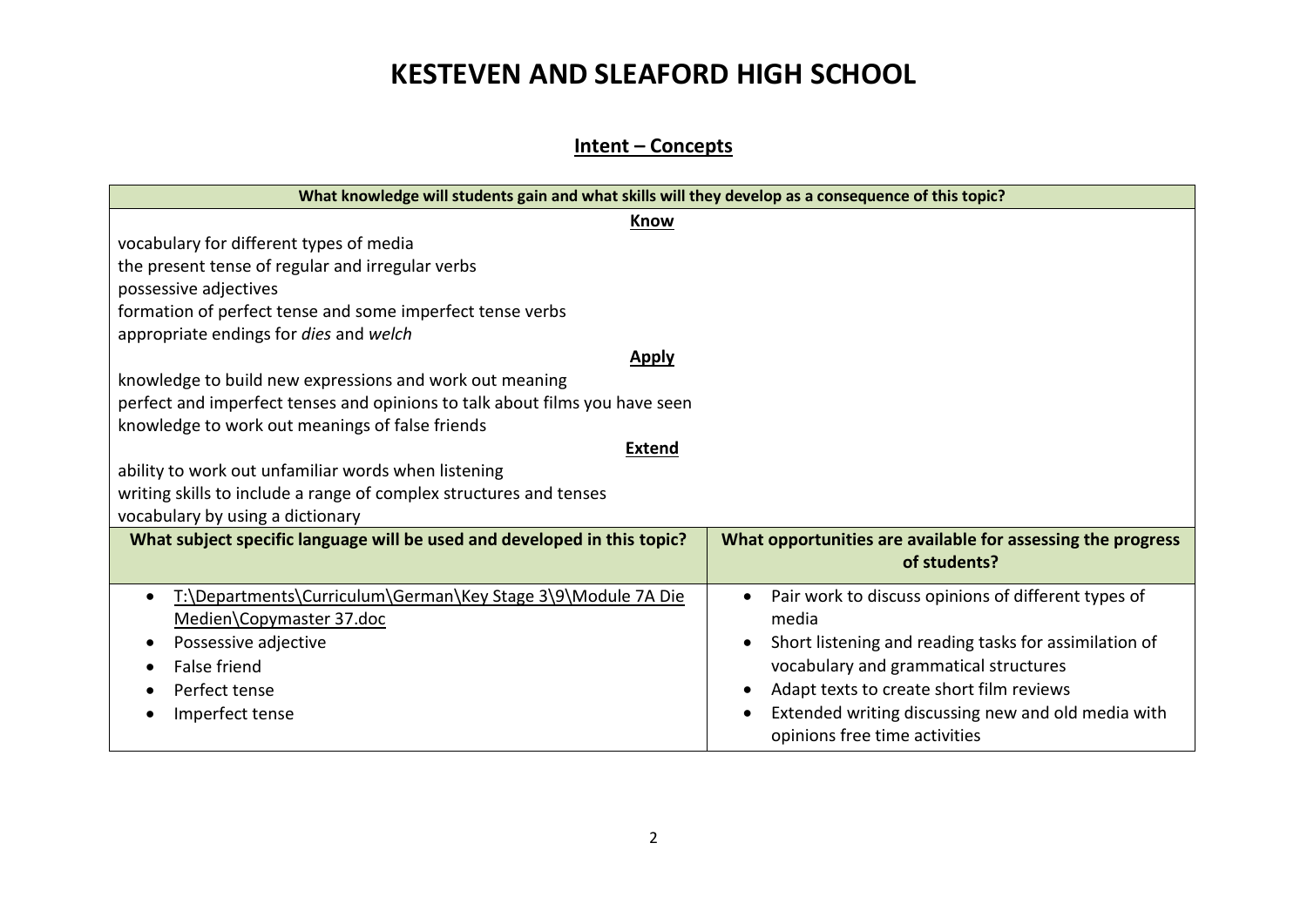| <b>Lesson title</b>      | <b>Learning challenge</b>               | <b>Higher level challenge</b>                     | <b>Suggested activities and resources</b> |
|--------------------------|-----------------------------------------|---------------------------------------------------|-------------------------------------------|
| Im Fernsehen             | Vocabulary for types of TV<br>programme | Apply correct endings to<br>possessive adjectives |                                           |
|                          | Use adverbs of frequency                | Extend range of opinions                          |                                           |
|                          | Opinion phrases                         |                                                   |                                           |
|                          |                                         |                                                   |                                           |
|                          |                                         |                                                   |                                           |
|                          |                                         |                                                   |                                           |
|                          |                                         |                                                   |                                           |
|                          |                                         |                                                   |                                           |
|                          |                                         |                                                   |                                           |
| Neue Medien, alte Medien | Vocabulary for different types          | Working out the meaning of                        |                                           |
|                          | of media                                | false friends                                     |                                           |
|                          | Comparing new and old media             |                                                   |                                           |
|                          | Imperfect tense of sein                 |                                                   |                                           |
|                          |                                         |                                                   |                                           |
|                          |                                         |                                                   |                                           |
|                          |                                         |                                                   |                                           |
|                          |                                         |                                                   |                                           |
|                          |                                         |                                                   |                                           |
|                          |                                         |                                                   |                                           |
| Techno ist toll!         | Vocabulary for types of music           | Using dies and welch with                         |                                           |
|                          | Vocabulary for likes and                | correct endings                                   |                                           |
|                          | dislikes                                | Dealing with unfamiliar words                     |                                           |
|                          | Justifying opinions using weil          | when listening                                    |                                           |
|                          |                                         |                                                   |                                           |